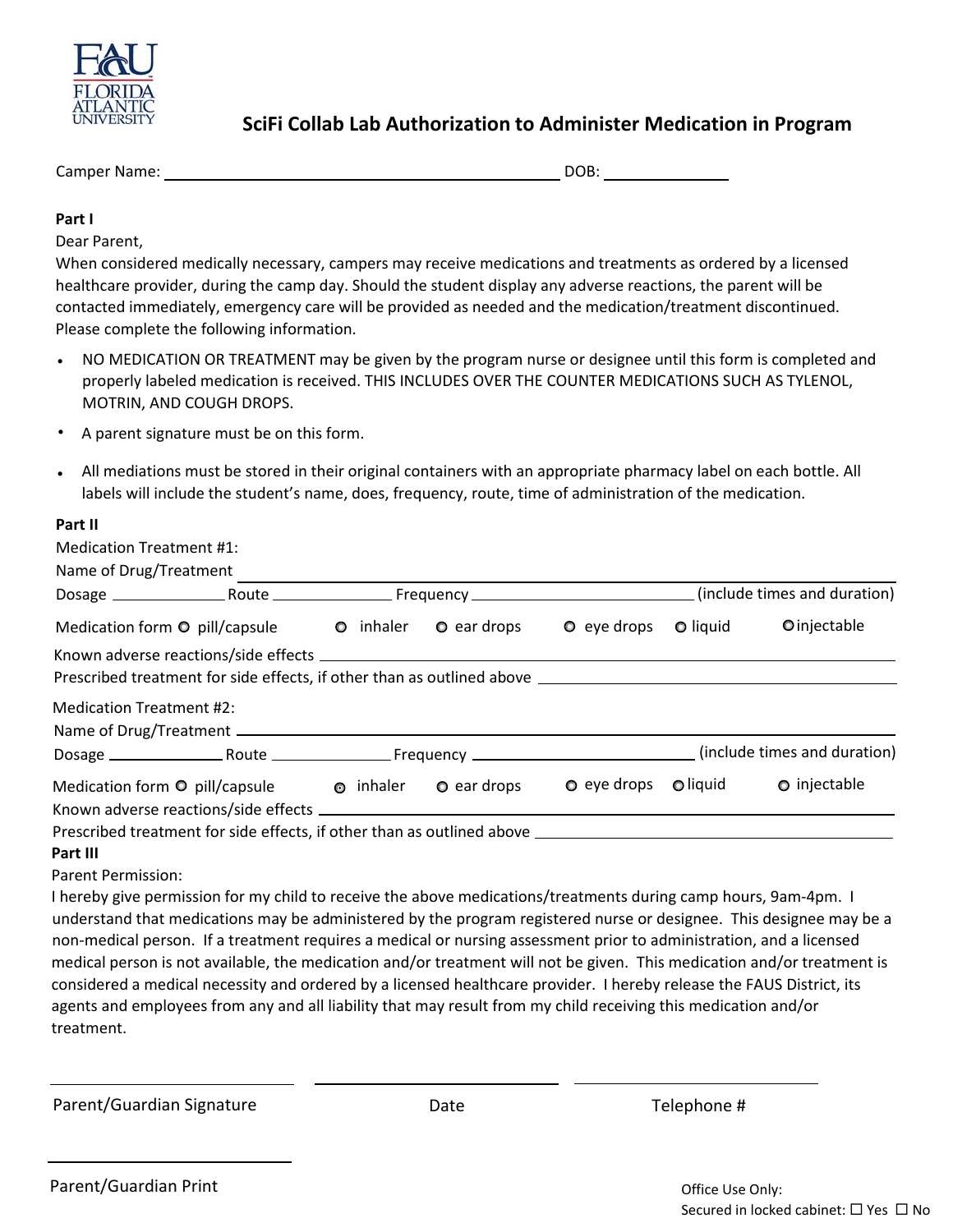

# **SciFi Collab Lab Permission to Treat or Administer Emergency Medical Care/Authorization to Release Medical Information**

I/We, the undersigned Parents/Guardians, in the event of an emergency, give permission for the evaluation and treatment, in our absence, of the above named student as deemed necessary by a currently licensed health care provider, hospital, emergency medical services or camp staff. Every effort will be made to contact the parent/guardian. Care of the injured student will be provided as needed. Care will not be withheld until parent arrives or are notified. I/We understand that the parent/guardian is completely responsible for the financial costs incurred with treatment.

I/We, the undersigned, authorize the release of medical information, gathered in the course of a camp emergency, to the listed medical care providers and emergency response personnel. I/We authorize the listed medical providers to share any "personal health care information" that will support the health of the camper while in program with the designated Health Care staff.

| Signature of Parent/Guardian                                                                                   | Date | Signature of Parent/Guardian                                                                                                                                                                                                                              | Date |
|----------------------------------------------------------------------------------------------------------------|------|-----------------------------------------------------------------------------------------------------------------------------------------------------------------------------------------------------------------------------------------------------------|------|
| <b>Health Care Provider Information:</b>                                                                       |      |                                                                                                                                                                                                                                                           |      |
|                                                                                                                |      |                                                                                                                                                                                                                                                           |      |
|                                                                                                                |      |                                                                                                                                                                                                                                                           |      |
| Insurance Coverage ○ Yes ○ No                                                                                  |      |                                                                                                                                                                                                                                                           |      |
| <b>Medical History:</b>                                                                                        |      |                                                                                                                                                                                                                                                           |      |
| My child will take daily or emergency medication during the program day. $\bigcirc$ Yes $\bigcirc$ No          |      | Name of drug, dose, frequency, time to be given, date drug therapy started or to be started for each med to be given.                                                                                                                                     |      |
|                                                                                                                |      |                                                                                                                                                                                                                                                           |      |
|                                                                                                                |      | A current "Authorization to Administer Medication in Program" form is completed by parent.  O Yes ONo                                                                                                                                                     |      |
| Does your child routinely take daily medication at home? $\bigcirc$ Yes $\bigcirc$ No                          |      | If yes, list the name, dose, time given,                                                                                                                                                                                                                  |      |
|                                                                                                                |      | Does your child(ren) have any disease or chronic illness we should know about? Please list below.                                                                                                                                                         |      |
|                                                                                                                |      | Does your child currently have Asthma? O Yes O No If yes, list frequency of asthma attacks, date of last attack and meds                                                                                                                                  |      |
| injectable Epi-pen, Epi-pen Jr. These will be kept locked.                                                     |      | Does your child currently have Allergies? $Q$ Yes $Q$ No If your child has a strong allergic reaction to any substance, you are<br>encourage to bring in a completed "Authorization to Administer Medication in Program" form for oral Benadryl and/or an |      |
|                                                                                                                |      |                                                                                                                                                                                                                                                           |      |
| Reaction/Reaction Time: Network of the set of the set of the set of the set of the set of the set of the set o |      |                                                                                                                                                                                                                                                           |      |
|                                                                                                                |      |                                                                                                                                                                                                                                                           |      |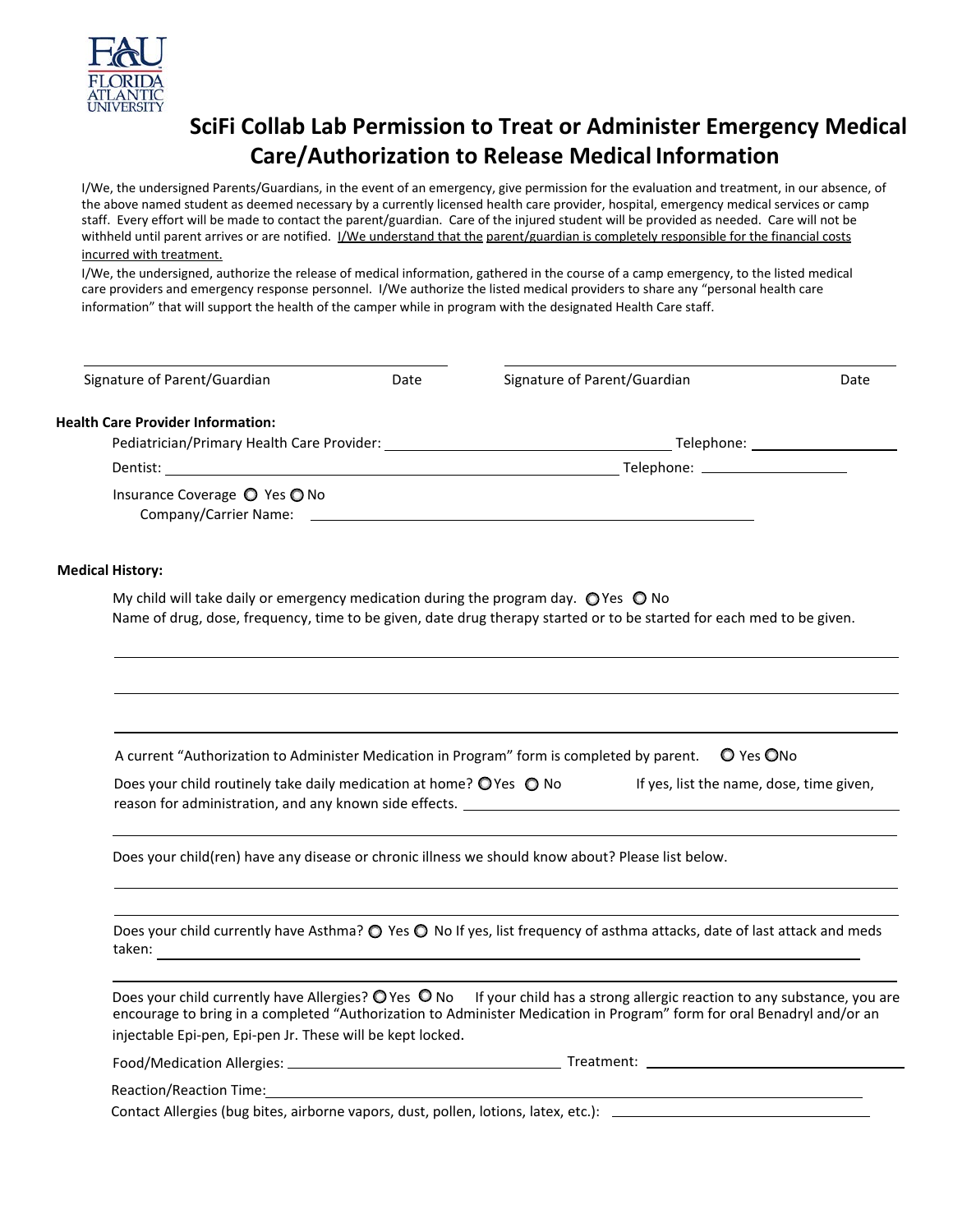Treatment: Reaction/Reaction Time:

| Has your child been diagnosed or treated for a vision, speech, or hearing impairment? O Yes O No           |  |  |  |  |  |
|------------------------------------------------------------------------------------------------------------|--|--|--|--|--|
| Does your child wear glasses/contacts or hearing aids: O Yes ONo Explain: _____________                    |  |  |  |  |  |
| Has your child been diagnosed or treated for behavioral, developmental, or learning disabilities? OYes ONo |  |  |  |  |  |
|                                                                                                            |  |  |  |  |  |
| Does your child require assistance as defined by the Americans with Disabilities Act? $\bigcirc$ Yes ONo   |  |  |  |  |  |
| If yes, please explain:                                                                                    |  |  |  |  |  |
|                                                                                                            |  |  |  |  |  |

#### **Medication Policy:**

All routine, regularly scheduled or as needed medications and treatments administered in the program setting must be authorized in advance by a licensed health care provider. This includes nebulizer or inhaler treatments for asthma, medications, ointments, or dressing changes to the skin and all over the counter medication (OTC's) such as Tylenol, Motrin, Cough Medicine, and Cough Drops. A note from the parent/guardian does not authorize the nurse or designee to provide these treatments. Before the nurse or designee can administer any medications or treatments the "Authorization to Administer Medication in Program" form must be completed by the parent/guardian. The parent/guardian must provide to the Director the prescribed medication stored in the original container with an appropriate pharmacy label on each bottle. All labels must include the camper's name, dose, route and time of administration of the medication. No camper is permitted to carry any medication in his/her pocket or backpack unless special permission is granted. All medication will be kept secure in a locked cabinet in the Sci Fi Collab Lab Office and dispensed by the nurse or designee.

I/We have read and will abide by the program's medication policy.

Parent/Guardian Signature **Date** Date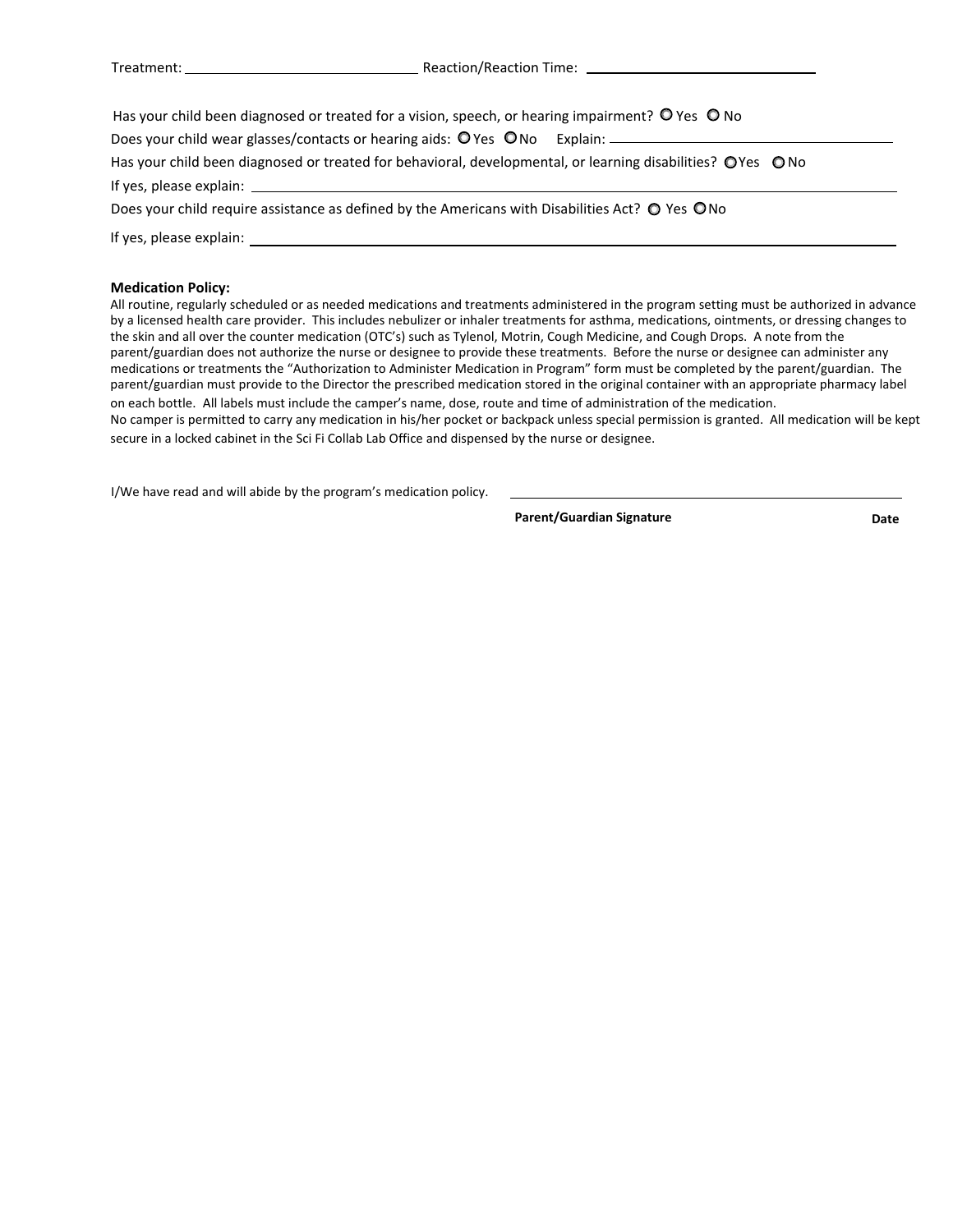

## **SciFi Collab Lab Photograph and Publicity Release Form**

I, \_\_\_\_\_\_\_\_\_\_\_\_\_\_\_\_\_\_\_\_\_\_\_\_\_\_\_\_\_\_\_\_\_\_\_\_\_\_\_\_\_\_\_\_, give SciFi Collab Lab and its fiscal agent, Florida Atlantic University, permission to use my child's name, likeness, image, voice, and/or appearance as such may be embodied in any pictures, photos, video recordings, audiotapes, digital images, and the like, taken or made on behalf of the SciFi Collab Lab Program. I agree that the SciFi Collab Lab has complete ownership of such pictures, etc., including the entire copyright, and may use them for any purpose consistent with the SciFi Collab Lab mission. These uses include, but are not limited to illustrations, bulletins, exhibitions, videotapes, reprints, reproductions, publications, advertisements, and any promotional or educational materials in any medium now known or later developed, including the Internet. I acknowledge that I will not receive any compensation, etc for the use of such pictures, etc., and hereby release the SciFi Collab Lab and its agents and assigns from any and all claims which arise out of or are in any way connected with such use.

I have read and understood this consent and release.

**I give my consent** to SciFi Collab Lab to use my child's name and likeness to promote the SciFi Collab Lab program, its fiscal agent, and/or their activities.

**I do not give my consent** to SciFi Collab Lab to use my child's name and likeness to promote the SciFi Collab Lab program, its fiscal agent, and/or their activities.

\_\_\_\_\_\_\_\_\_\_\_\_\_\_\_\_\_\_\_\_\_\_\_\_\_\_\_\_\_\_\_\_\_\_\_\_\_\_\_\_\_\_\_ \_\_\_\_\_\_\_\_\_\_\_\_\_\_\_\_\_\_\_

Parent / legal guardian (if age 17) Date